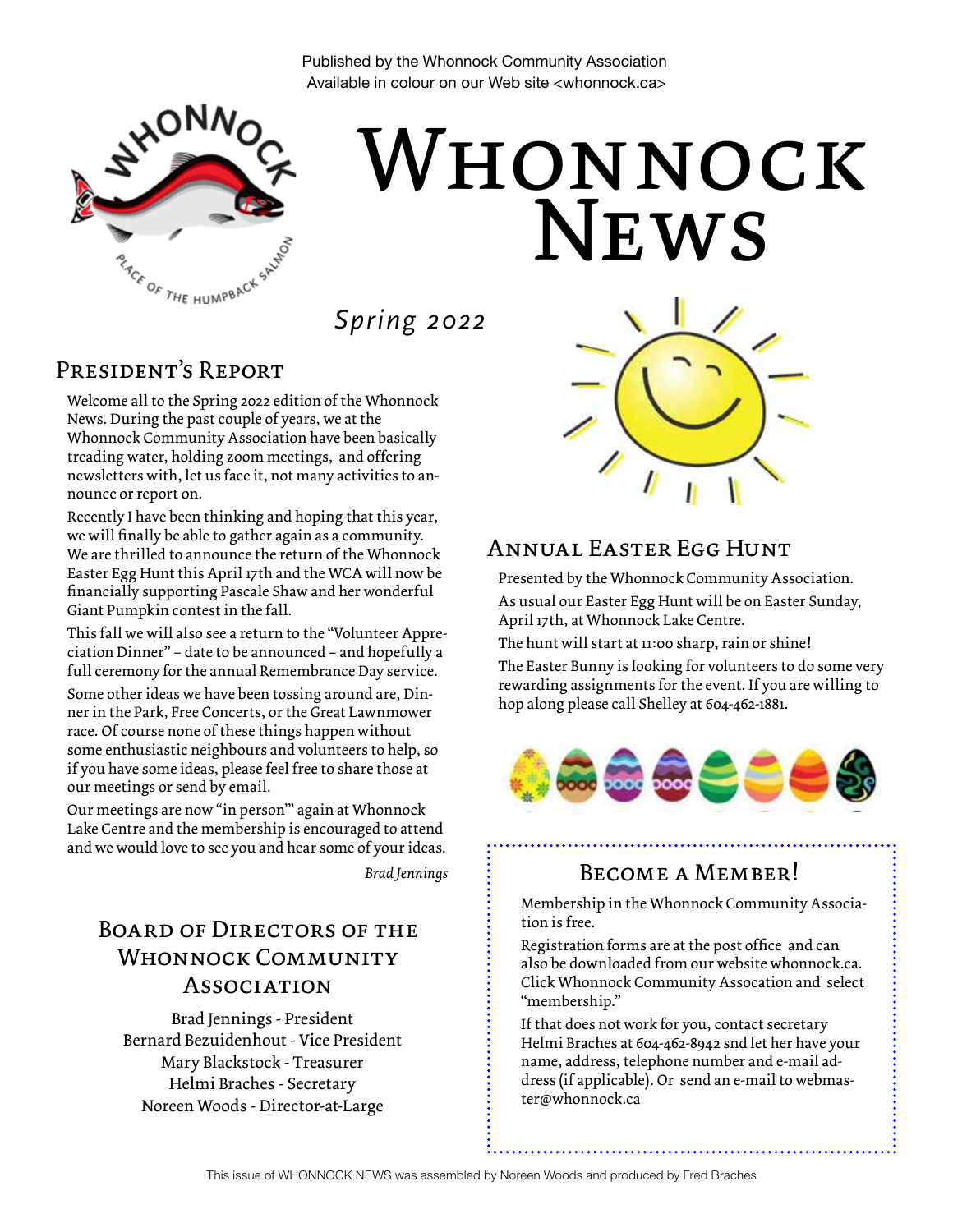

## The WCA Bursary

Congratulations to the 2021 WCA bursary recipient, Caleb Orieux.

Caleb will be continuing his post secondary education at BCIT, studying Metal Fabrication, where he will complete his training to become Red Seal Certified before going on to become a high school technology teacher. Well done, Caleb. Good luck on your post-secondary education journey.

To apply for the Whonnock Community Association bursary, please check with your school counsellor during the fall semester. For those students interested in applying for our Bursary – we have the following criteria:

(1) You must have lived in the Whonnock area for

at least two years.

(2) We look at a student's marks which must show a commitment to furthering their education at college, trade school or university.

(3) We assess financial need.

(4) We look for a student's history of volunteering either in the community, the school or other worthy cause.

Good luck to all applicants.

#### Byrnes Bursary

The Byrnes Bursary program grants amounts of up to \$2,000 per four-month period to students from east Maple Ridge enrolled in a college, university, trade school or other post-secondary establishment with a proven record of good performance in post-secondary education.

For more about the bursary program and the terms of reference of the Byrnes Bursary go to whonnock.ca, click Whonnock Community Association and select "bursaries".



# Ridge Canoe & Kayak Club

Paddling through the last two pandemic years has presented many challenges for our club, but our coaching staff has worked extra hard to keep our members safe by following all public health protocols. Even during the pandemic, our club has continued to grow. We ran many successful shortterm summer programs along with the regular summer and winter recreational and competitive programs for our members.

This winter, our thriving Masters group and the Junior / Senior competitive paddlers practices consisted of dry-land training and getting on the water as often as possible. Many of our seniors are looking forward to their upcoming spring training camp in Portugal!

This will be an exciting summer as many of our paddlers are aiming to compete at the BC Summer Games in Prince George or the Canada Games in Welland, Ontario.

As we gear up for our spring and summer programs, we are hoping, like everyone else, that we will have a more normal year. Our year-long programs kick off on April 1st for club members. If you are interested in becoming a member, please visit <rckc.ca>.

In addition, we will be running two short-term programs offered through Parks, Recreation & Culture: "Learn to Paddle" for children in May and June and "Learn to Kayak" for adults in May.

We are still anxiously awaiting the construction of the long promised new on-water boat storage bay and renovated exercise area in our clubhouse. The funding has been secured and the contracts signed. We are just waiting for final approvals on the environmental impact so construction can begin.

For more information about our programs, checkout our website <rckc.ca>.

# Whonnock Tops Local #4522

TOPS is a nonprofit organization that helps members to improve their health and well-being. In-person meetings will resume soon. Come and visit with us – we have fun and successful weight loss. Phone Carolyn , 604-462-1213, or Lori Button, 604-463-7355, for more info.

For information on other chapters in Maple Ridge phone Thelma at 604-467-5601.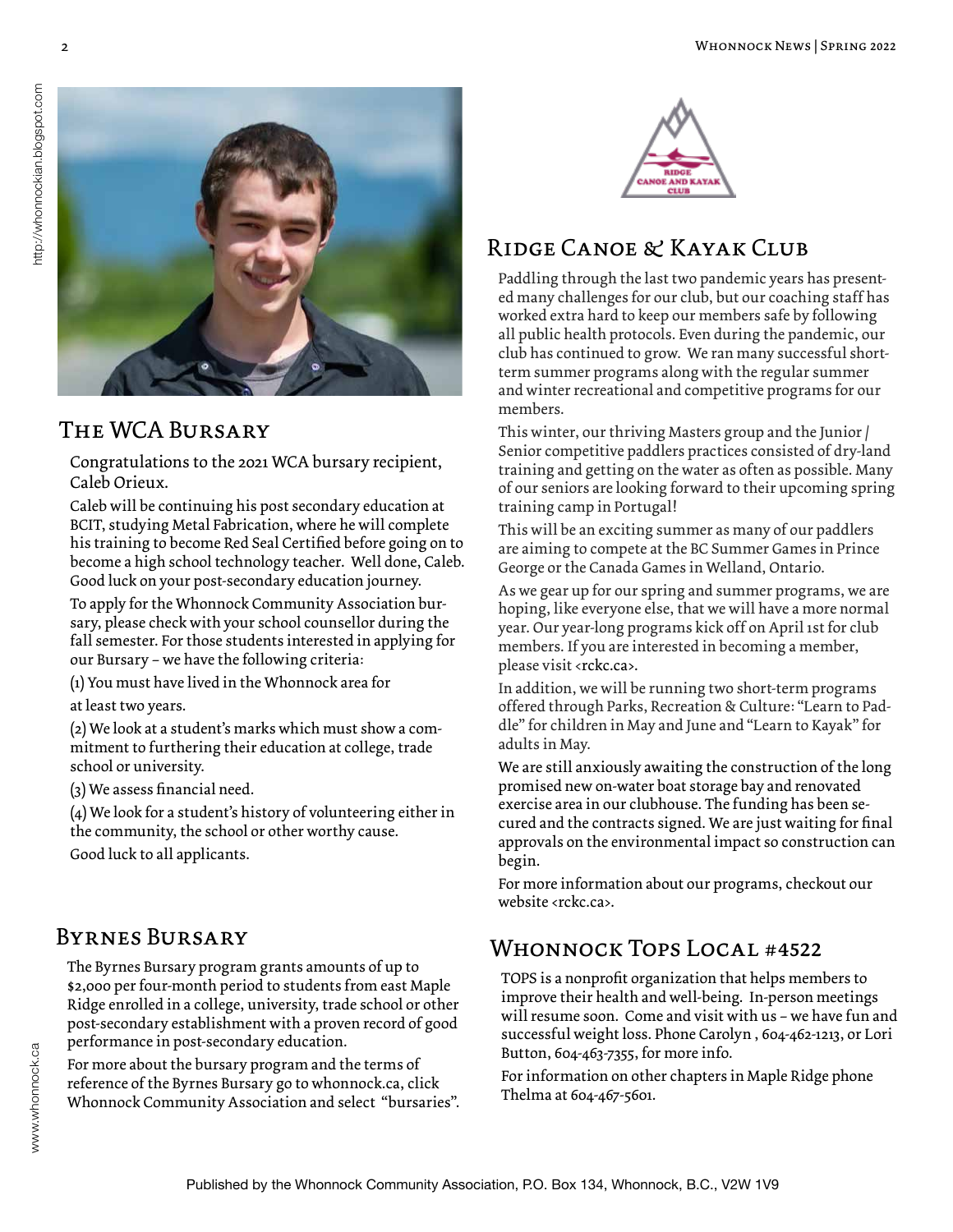

## 4th annual Whonnock Giant Pumpkin Contest

Thanks to a very generous contribution from the Whonnock Community Association, the Whonnock Giant Pumpkin Contest is going to be bigger and better than ever. This will be the fourth year for this giant pumpkin growing contest and if you are not participating yet, you are missing out!

This free community-building event was started in 2019 by Pascale Shaw as a way to try to connect people living in the small community of Whonnock.

The contest has grown leaps and bounds each year and is now jointly organized by Joanne Halliday and Pascale Shaw.

The most exciting part of the contest, weigh-off day, will be held on Sunday, October 23rd at 1:00 pm. Along with the heaviest and second place categories, there will also be an "outsiders" and special "surprise" category so that those who live outside of Whonnock can still participate. The free giant pumpkin plants are once again being grown by The Rainbow Eggs farm in Whonnock and will be available for pick up late April or early May.

For more information or if you are interested in donating money, prizes or time please, watch the Whonnock Neighbours Facebook page, keep an eye out for a flyer at Mcfli's or email whonnockgiantpumpkoncontest@gmail.com.

Mark your calendars for October 23rd. Everyone is welcome to come and view the pumpkins, make your best guess as to what they weigh, have a free family photo taken, sample some wonderful baking, enjoy some hot chocolate and last but not least, come and meet your neighbours!

# WCA PUMP HOUSE SIGN

Call 604-462-8942 if you'd like to see an event posted on the sign. Leave a message if you get the answering machine and your call will be returned pronto.

## PARK, RECREATION & CULTURE Programs in Whonnock

Details, dates, costs and times of the following programs held at Whonnock venues are published in the *Maple Ridge PRC Guide*, spring program guide 2022.

#### RCKC – Canoe and Kayak - Learn to Paddle –

#### Age: 8 to 13 Y

Learn proper posture, balance, steering, stroke technique and basic water safety skills in kayaks on Whonnock Lake. Instruction provided by Ridge Canoe and Kayak Club coaches. All equipment included. Location: Whonnock Lake Centre.

#### RCKC – Adult Learn to Kayak –

#### Age: 19 Y and up

Learn proper posture, balance, steering, stroke technique and basic water safety skills in kayaks on Whonnock Lake. Instruction provided by Ridge Canoe and Kayak Club coaches. All equipment included. Location: Whonnock Lake Centre

#### Pilates by the Lake

Age: 16 Y and up

Practical, useful and efficient training that is designed to help you in your everyday life. We aim to build your muscular and cardiovascular strength through a series of exercises that will challenge you on your fitness journey. Please bring your own mat.

Instructor: Curtis Health

Location: Whonnock Lake Centre

#### HATHA YOGA

Age: 16 Y and up

This alignment-oriented class emphasizes posture and breath. It uses poses and stretches in combination with the breath that will develop and increase flexibility and relaxation. An excellent way to calm the mind and connect with your body. Please bring your own mat.

Instructor: Curtis Health

Location: Whonnock Lake Centre



#### Whonnock Walkers

Join us on Monday, Wednesday and Friday mornings at Whonnock Lake Centre parking lot for a friendly one-hour walk. Call Britta at 604 462-9863 for more information.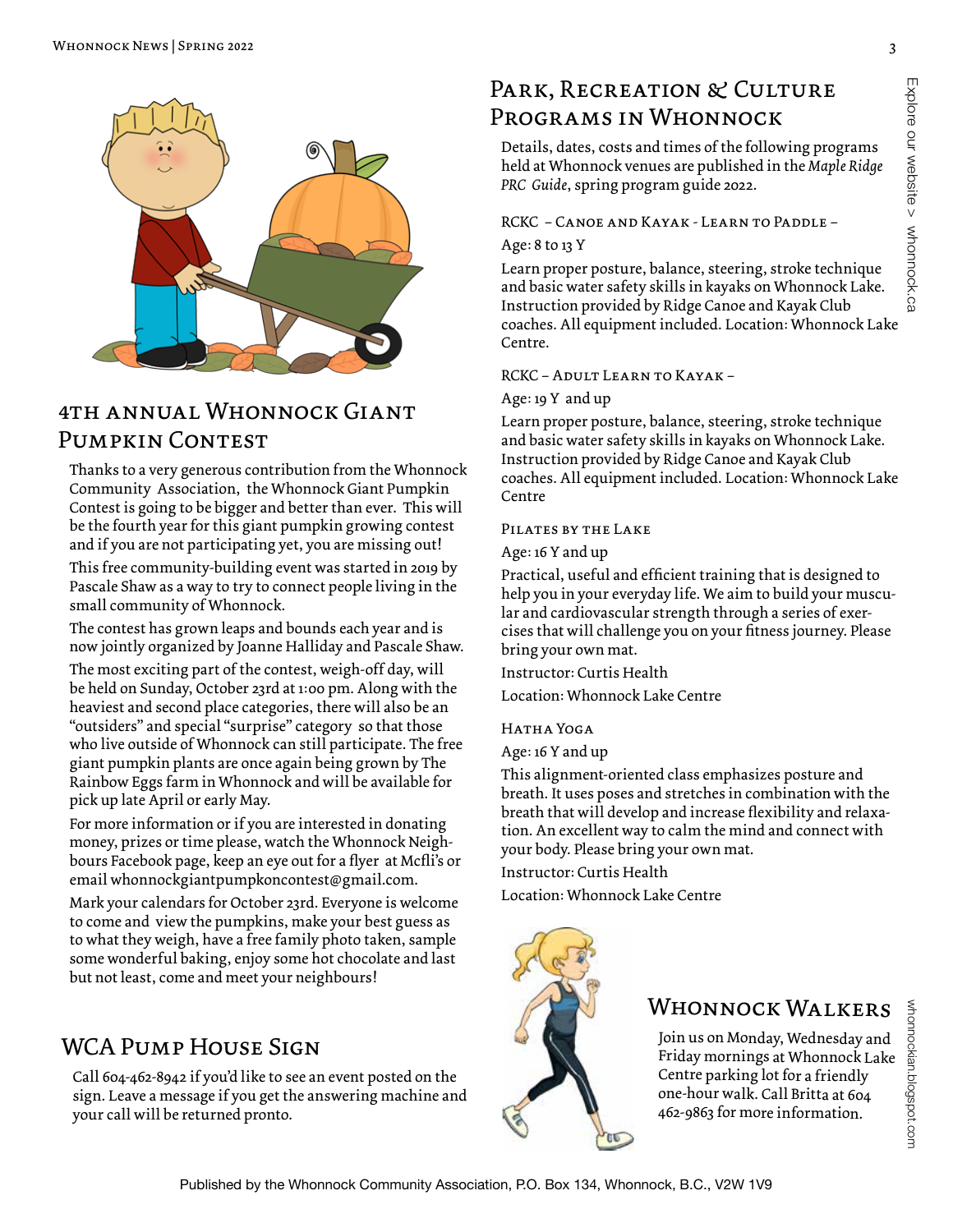

#### Ruskin Community Hall

28395 96th Avenue, Maple Ridge, BC, V2W 1L3

Phone or text 604-462-9739. Email <general - ruskinhall@ yahoo.ca>

Facebook: Ruskin Community Hall; Website - www.ruskinhall.com

The Ruskin Hall is located at the corner of 284th Street and 96th Avenue. Hall meetings are the second Tuesday of the month at 7:00 p.m. Everyone is welcome.

The hall is available for rental at hourly or nightly rates for small events, classes, or meetings. For rental information contact our Booking Agent by phone at 604-462-9739 or bookings@ruskinhall.com, or www.ruskinhall.com.

Alcoholics Anonymous meetings are every Monday evening from 7:30 to 8:30. For information contact Dave at 604-462- 7616.

Check out our website < ruskinhall.com> for upcoming events.





## **WHONNOCK** WEAVERS AND Spinners Guild

Last year was one of uncertainty but with the vaccines in arms it certainly made a difference for how we felt about it all.

Like many groups, the Whonnock Weavers and Spinners Guild continued to meet on Zoom when the guidelines demanded it, and in person with masks when restrictions lightened up. With Omicron we went back to Zoom and now in March we'll be in person again! We're such an adaptable group!!

Our guild was delighted to be able to resume our Annual Exhibit & Sale, November 28, 2021, our 40th Anniversary of this event! We knew it would be difficult to hold it at our usual venue, Whonnock Lake Centre, so we held it at St. John the Divine Church hall. Such a pleasant space for our 'smaller than usual' sale. The weather didn't cooperate but the sale was well attended and folks were more than willing to cooperate with showing their proof of vaccine and wearing masks.

Quite a few of our members are continuing to take online courses or listen to talks from instructors in different parts of the world. We also have an upcoming workshop planned – a Weaving Round Robin on 12 different looms with a different project on each. A learning and experiential opportunity for those who attend.

Our guild hopes to be able to have our Exhibit and Sale again the last weekend in November of 2022.

The Whonnock Weavers & Spinners Guild members hope that you all have a wonderful spring and summer! We certainly could all use it.

We always welcome new members so if you are interested in the fibre arts and wish to join us, simply contact us. We have spinners, weavers, basket makers, felters, knitters, and more! We meet twice a month and have a break for the summer. During the summer break we also plan informal fun days.

If you would like more information, please phone Marie at 604-462-9059 .

Our website is at www.wwsg.ca and we can also be found on Facebook and Instagram. hVps://www.facebook.com/WhonnockWeaversandSpinnersGuild hVps://www.instagram. com/whonnockweaversandspinners/



.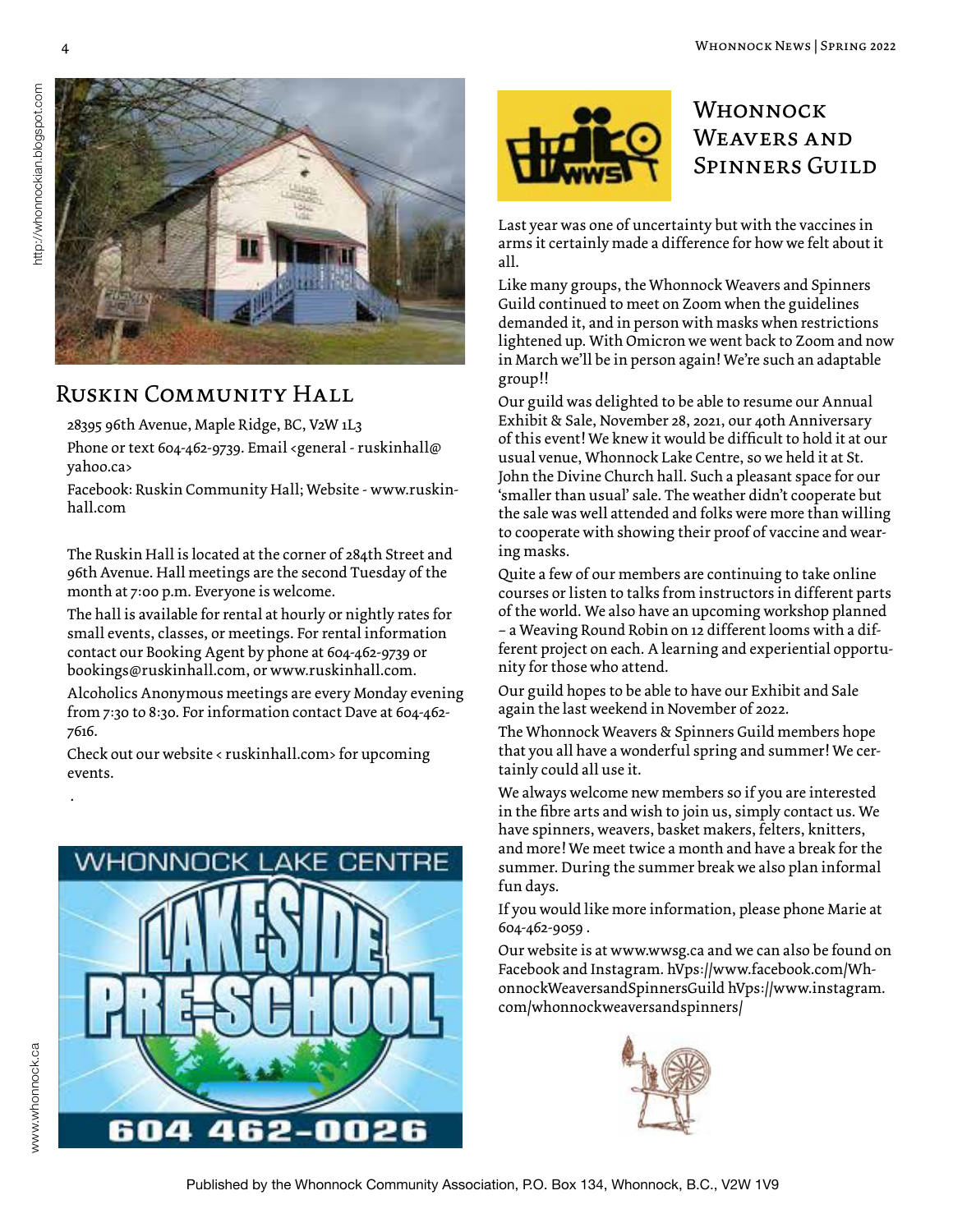

**Grant Hill aquifer boundaries**

#### TAPS Thornhill Aquifer PROTECTION STUDY

For those community members who are new to *Whonnock News* and have never heard about TAPS, I will briefly outline our goals and who is involved in this program.

TAPS is a grass-roots community-driven initiative that grew out of a collective effort of a core group of residents who are reliant on the Grant Hill Aquifer for their clean drinking water and for agricultural sustainability. In 2006, the residents were very concerned about the City's goal to develop urban levels of housing on our watershed, beginning with the municipality owned lands above 104<sup>th</sup> Street. With the threatened impact on our drinking water, we agreed that data was the most paramount information should we be faced with water loss and/or contamination due to development. TAPS has been collecting well information since 2006, unique in the Province we are told by MFLNRO and our retained hydrogeologist. TAPS is entering its 14<sup>th</sup> year of data collection.

Coincidently, the same day that our Council removed the Grant Hill Aquifer and Whonnock Aquifer map from the OCP, the Minister of Environment, George Heyman, announced that the Province would be focussing on the protection of watersheds. This was welcome news for us as the Province recognizes the important role it plays in securing watersheds from avoidable water loss and contamination that impact both residents' drinking water and their ability to be self-sustaining. Climate change is upon us and we can all do our part.

This requires planning in advance of acting and prioritizes and protects a community's basic needs first. We are so lucky to have the mature forest above us in the watershed that feeds and filters our water naturally. The City has shifted its focus from Residential Housing to Light Industrial as a result of a recent staff report which stated that Maple Ridge did not require housing until at least 2050 and beyond. The economic burden for Maple Ridge if this watershed is lost due to developing Light Industrial on it, is more than our City can afford.

We urge you to take the time to read:

Explore our website > whonnock.ca Explore our website > whonnock.ca

(1) http://news.gov.bc – Securing Watersheds For A Stronger Future

(2) Take part in the Watershed Survey – The Province is wanting your input. Your input will help shape how our watersheds can be protected. Deadline for submissions is March 18/22. https//engage.gov.bc/watershedsecurity

(2) Written submissions by email – livingwatersmart@gov. bc.ca

In light of the tragedies happening in Ukraine, we can always be grateful for where we live and how we can make choices that benefit a strong, healthy and united community.

We hope this coming year will give us all an opportunity to be with our friends, family and neighbours more often.

> *Betty & Klaus von Hardenberg* On behalf of TAPS

## Thornhill Community **Association**



Due to the impacts of COVID, the Provincial mandates have not allowed us to book our hall for large gatherings and the Hall has suffered financially. We would like to thank both Haney Appliance and Sound

who supported us when we needed to purchase a new fridge and Johnston Meier Insurance who gave us some grace in paying our biggest annual bill. We were able to make the payments over time. Even though we are a City now, these local businesses made us feel like we still lived in a small and caring community. We were extremely grateful for their generosity.

Now, we are starting to get bookings for the spring and summer for larger gatherings which we have all missed. For bookings and the latest information regarding COVID regulations call Fran @ 604-462-7869.



Klaus & Betty von Hardenberg Phone/Fax: 604.462.9244 E-mail: info@vonhardenbergcandles.com 9730 Spilsbury Street Maple Ridge, BC Canada V2W 1K7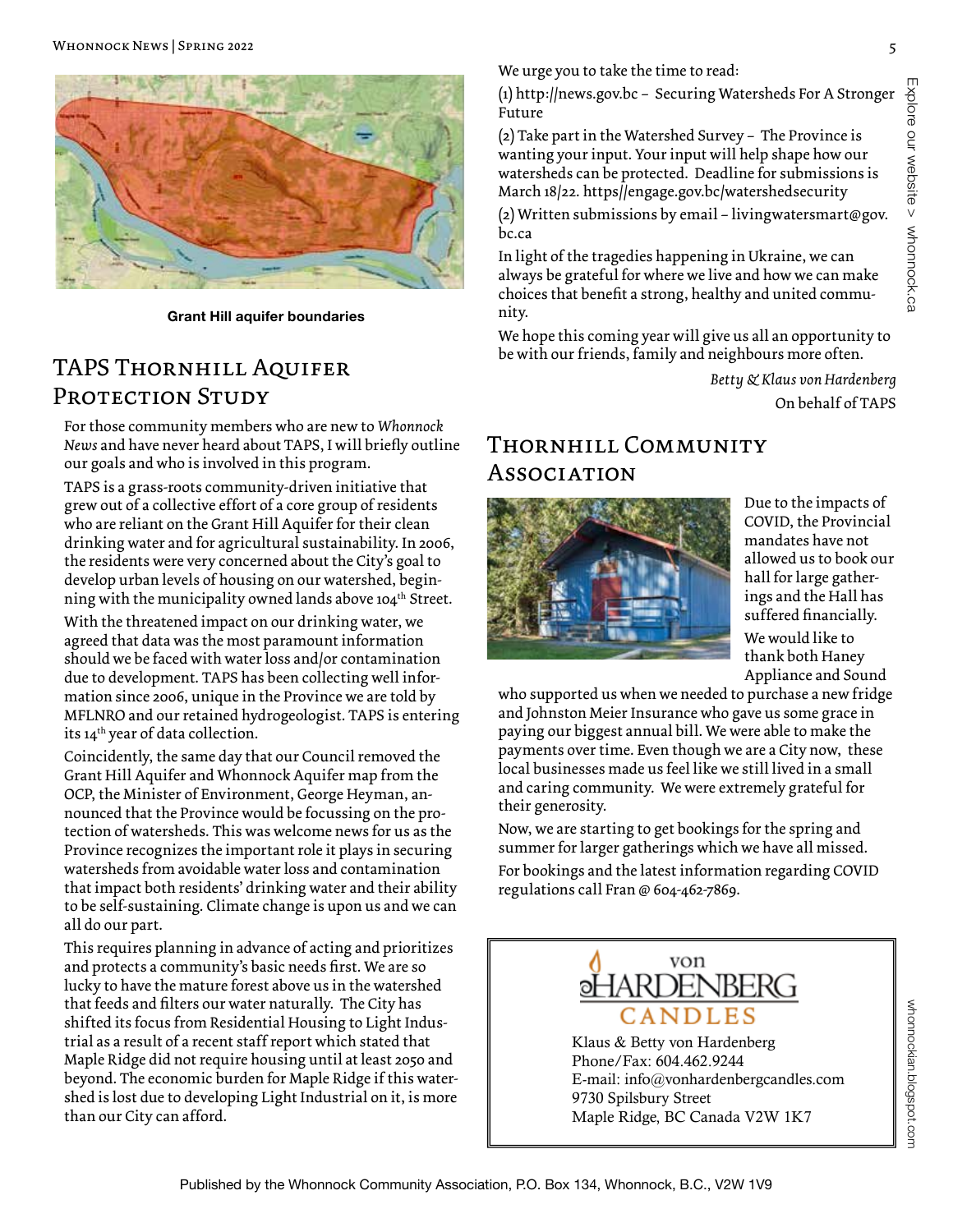

*The Holy Spirit Anglican Church was declared this year's winner of Maple Ridge's "Heritage Site Award" for "… retaining its heritage character," a recognition of responsible conservation and restoration work by the community on the building for over a century.*

# Holy Spirit Anglican Church

27123 River Road in Whonnock Visit our website <holyspiritanglican.ca> Church - phone: 604-462-7933 Email: holyspiritanglican@gmail.com

Welcome: Sundays 9:30 AM – in person – mask please Much to report from the past few months at the Anglican Church.

We celebrated the 100<sup>th</sup> anniversary of the church building on the weekend November 13-14. Dignitaries and former members joined the Saturday afternoon jazz concert themed on The Prodigal Son, a bible story of welcome and embrace. On Sunday, the Holy Spirit priest, Rev Miranda Sutherland, was joined by Rev David Price, former priest. Pamela Watson was presented with a certificate honouring the Watsons as a "Founding Family'' of the church.

On Remembrance Day we rang the church bell 103 times at sunset as a plea for peace and listened to stories of those who yearn for peace.

December saw 80 items of warm winter hanging on our 'Sock Tree' outside. Thanks to neighbours who hung socks on the tree.

We are now launched into the next century of worship and service = 2022 brings new and renewed projects:

> baking cookies and preparing welcome packages (bed linen, towels, toiletries) for new residents of Garibaldi Ridge, a supportive housing unit in Haney;

> continuing work on beautifying the church property; ongoing studies on current faith issues;

> '215' group learning about First Nations' issues before seeking reconciliation;

> welcoming neighbourhood children to an exciting Sunday School program called 'The Whole People of God';

> the dream of a music academy with plans still in process.

You are welcome to join in any of these efforts. COVID has been hard for all of us.

If you feel the need to talk to someone about stress or isolation you may feel, the priest, Rev Miranda Sutherland, would be happy to speak with you.

Call her at 604-462-7933. Please call to ask about Lenten and Easter events too.

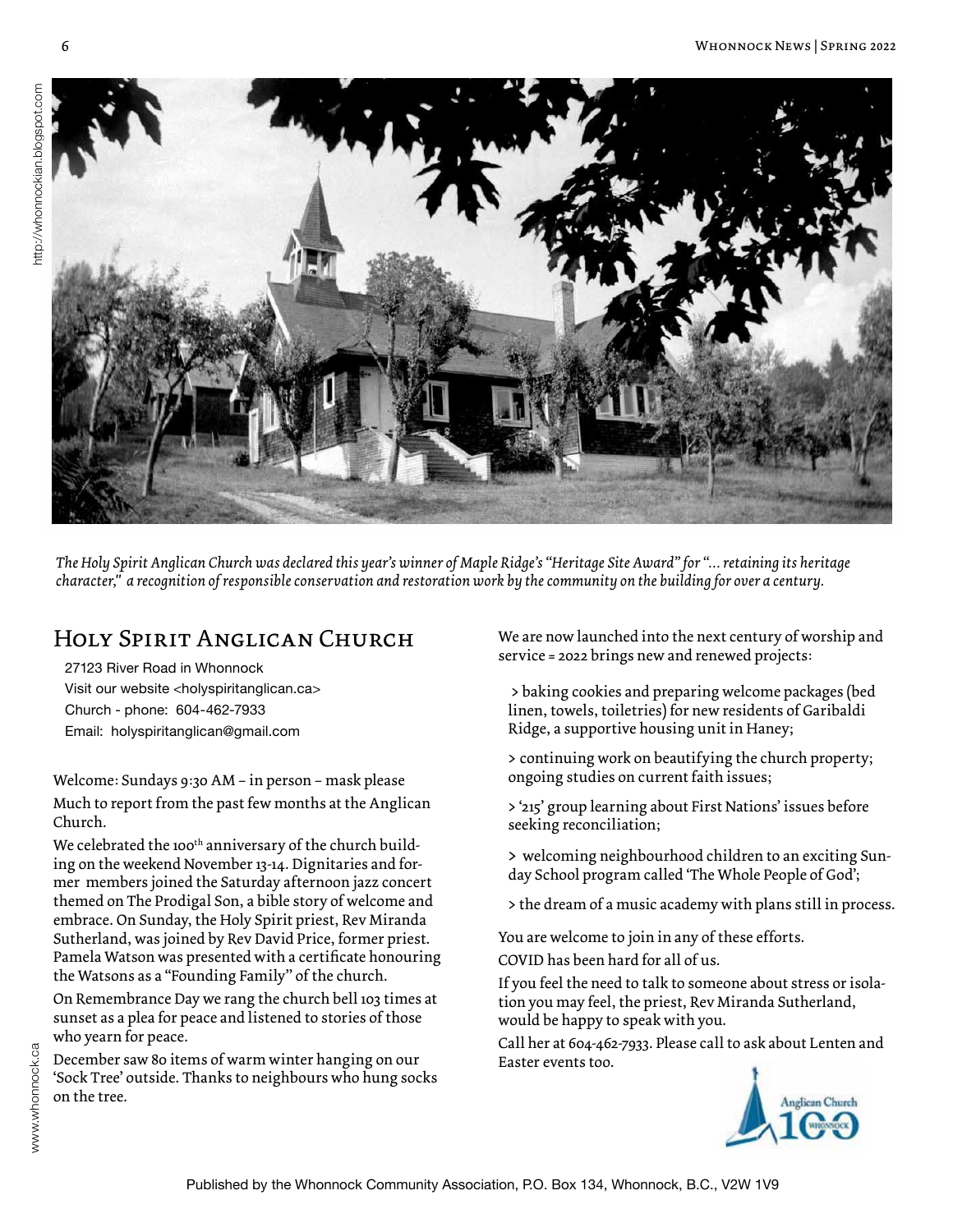

## Wildwood Fellowship Church

In our world dominated by chaos and uncertainty, Jesus remains the unchanging source of truth and peace.

We believe the God who designed and created the universe is not silent and has a design and purpose for each one of us.

We believe He hears and answers our prayers, reaching down and touching our lives with His love, forgiveness and grace.

Through His Word, the Bible, God gives us His blueprint for life, giving us direction and confidence and peace as we seek Him and follow His ways.

We are meeting at 10:30 AM Sundays for regular Services.

You are welcome to join us.

Feel free to visit our website, www.wildwoodfellowship.com

#### Cobs bread and buns:

If you are in need or know someone who is, Cobs bread is available free at the churchon Wednesday mornings from 10:00 am to 12:00 noon.

If you are not able to get to the church on Wednesday mornings and would like some bread, or if you are struggling and need help with groceries, please call the church at 604-462- 7741



# DRIFTWOOD BAY GALLERY

27170 108th Avenue Unique artisan-made birdhouses and rustic furniture. Gallery is open year around. Contact: Marcel Merks. Phone: 604-362-2112 Web site: <driftwoodbay.com>





BEAVER MOUNTAIN WORKS specializes in shooting, hunting and fishing gear, living history, and giftware, wood, steel, canvas and textile products. Under the name LEATHER MARK SADDLERY we create quality custom





26525, 98th Avenue, Maple Ridge, BC, V2W 1K3 Tel: 778-994-1580

beavermountainworks.com

# COUNTERPANE COLLECTABLES



Collectable teddy bears designed and lovingly handmade by Neva Springman. Custom orders welcome. www.Counterpaneteddies.com

whonnockian.blogspot.com

whonnockian.blogspot.com